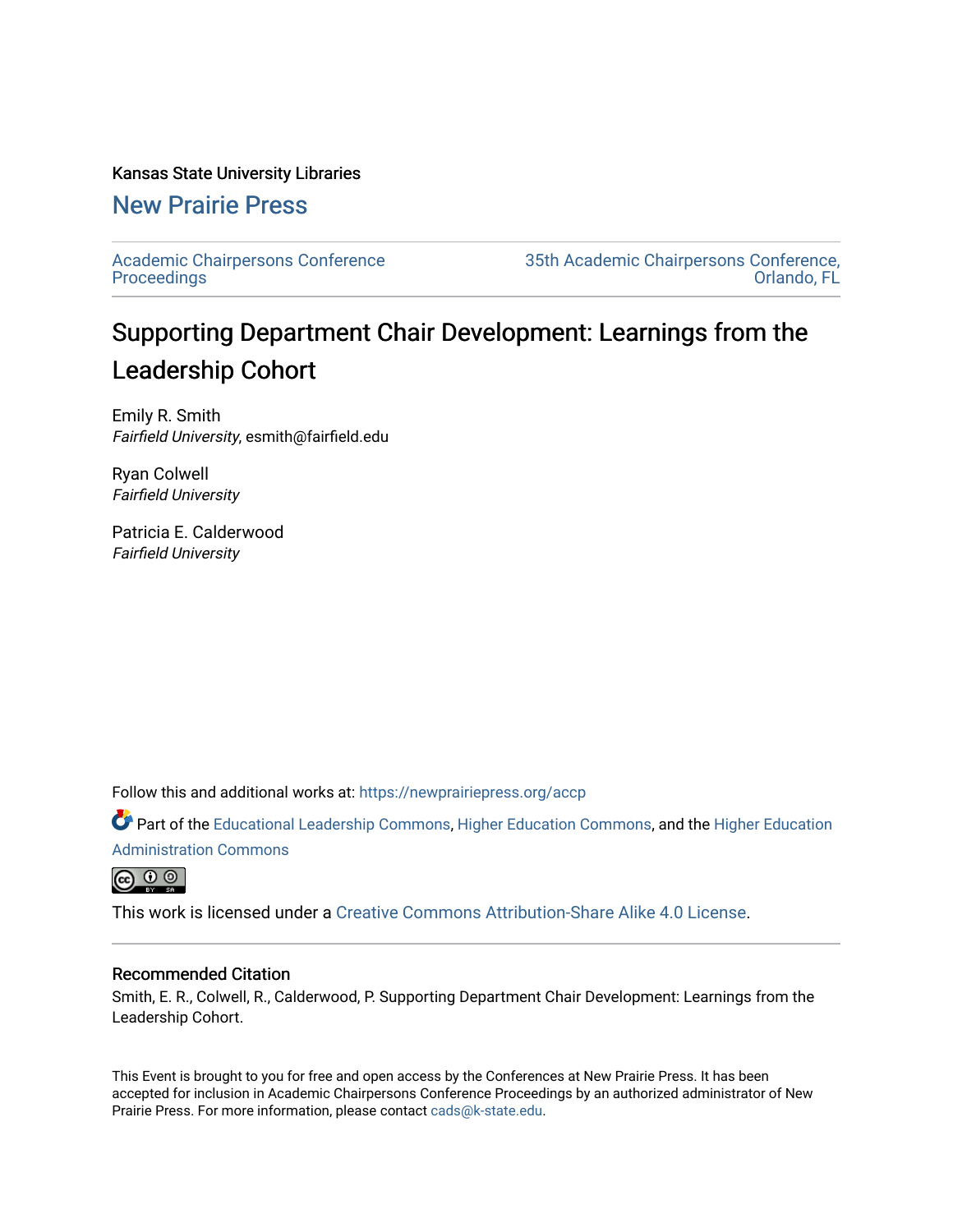## **Supporting Department Chair Development: Learnings from the Leadership Cohort**

## **Background & Relevance**

The work of chairing a department requires chairs to be skilled leaders who can deliver quality programs and support faculty to thrive (Gmelch & Miskin, 2004; Sirkis, 2011; Wolverton, Ackerman, & Holt, 2005). Many chairs, however, are underprepared for their role, and their development is often left to trial-and-error (Gmelch, & Buller, 2016; Hecht, 2004). Despite the pressing need for leadership development, many institutions of higher education provide minimal preparation for department chairs (Allard, 2011; Aziz et al., 2005). Eager for support and development, chairs often seek out or create their own leadership development opportunities on campus, given that formal leadership institutes are costly and time-consuming. Some chairs initiate lunch groups, workshops or mentoring cohorts (Detmer-Goebel, 2015; Gmelch, Allen, & Melsa, 2002; Stooksbury, Dalton, Wadlington, & Buckner, 2013), while others seek support from their campus teaching center (Burke et al., 2015; Wright, Cook, & O'Neal, 2010) or experienced chairs (Gmelch & Buller, 2016; Gratto, & Hess, 2015).

### **Presentation Focus**

Though chair preparation is not yet the norm in institutions of higher education, there is a growing body of literature describing various campus efforts to prepare and support department chairs. The proposed best practice presentation shares a model of chair support and development—the Leadership Cohort—that reflects insights from this literature and our experiences.

As advocated in the literature, the Leadership Cohort provides ongoing support and development over the course of a year (Brown, 2001; Gmelch & Buller, 2016). Our monthly curriculum draws from the input of new and experienced leaders (Haden et al., 2016) as well as the leadership development literature. Our meetings include case studies, readings, skill development, and discussions of roles, responsibilities and emerging issues. Drawing on surveys of what chairs value most, the meetings include problem-solving pressing issues, co-mentoring and networking with other mid-level leaders. We focus on issues especially challenging for new leaders, such as conflict management, difficult colleagues, time management and evaluating faculty (Bamberg & Layman, 2004; Brown, 2001; Madsen, Hornsby, Morrow-Jones, Ballam, 2011; Olsen, Ashe, & Clements, 2014). Participants find the diversity of perspectives brought by cross-campus leaders particularly useful (Burke et al., 2015; Detmer-Goebel, 2015).

### **Presentation Outline, Recommendations & Audience Involvement**

The presenters include Cohort facilitators (current and former directors of the campus teaching center), as well as a Cohort participant. Drawing on the literature and Cohort participants' evaluations, the presentation will provide an overview of key features, benefits and challenges of the Leadership Cohort model. We'll also engage participants with case studies and activities used during Cohort meetings [see attachments]. Recommendations for chairs and faculty developers will include: 1) advice for starting a leadership development program on campus; 2) suggested features of leadership development programs; and 3) learnings about managing the challenges of